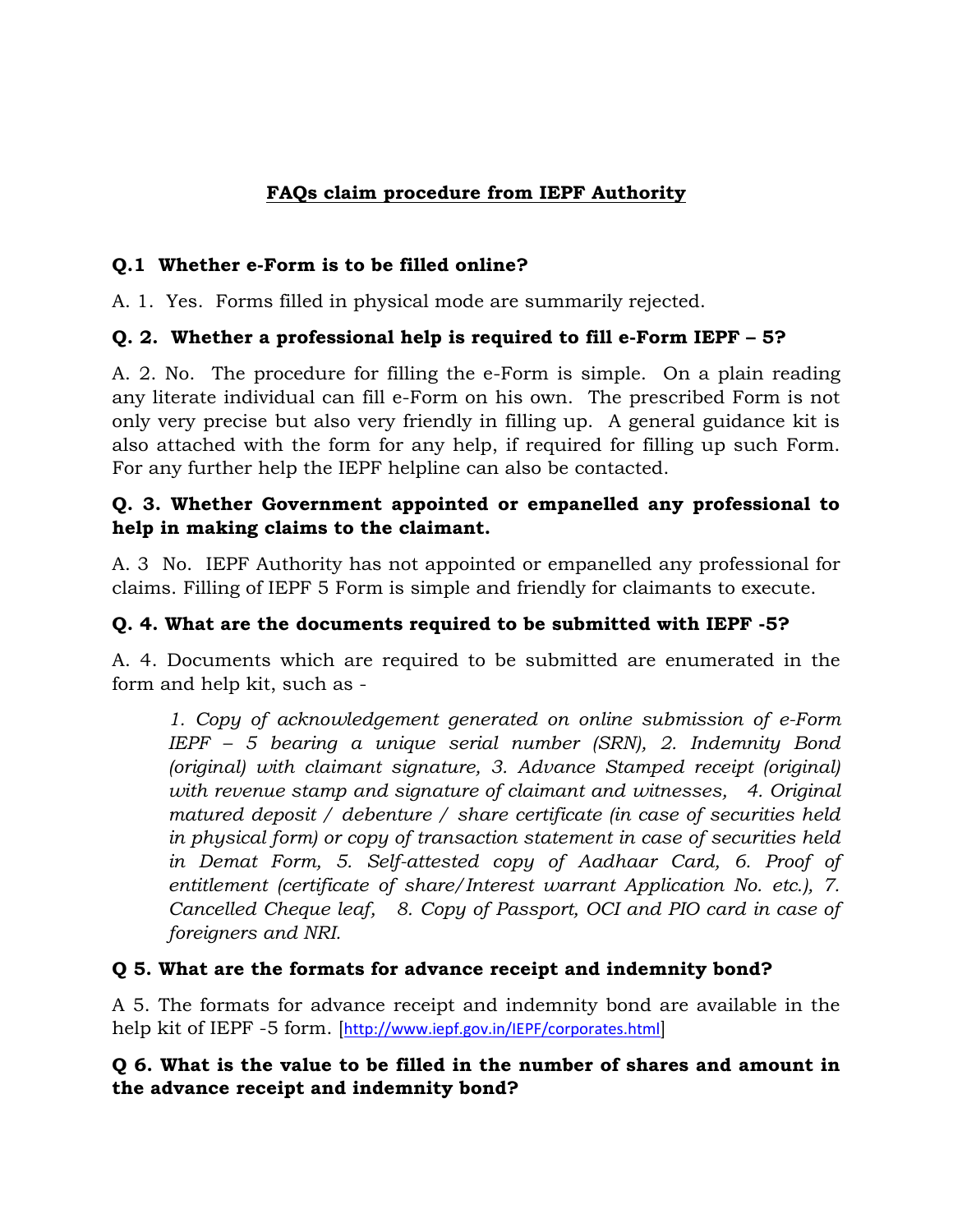A 6. The number of shares and amount should be same as that filled in form IEPF -5. These values can be ascertained based on the available documents with the claimant or verified from the company. However mismatch in number of shares or in amount is not a ground for rejection of the claim. The authority shall process the claim based on the verification report received from the company and the same shall be verified from the data available with the authority.

# **Q 7. What is the required value of the stamp paper for the indemnity bond?**

A 7. In case of refund of dividend amount of Rs. 10,000 or more and/or market value of shares, non- judicial stamp paper of appropriate value as prescribed under Stamp Act according to state is required. For claim of only amount of Rs. 10,000 or less, indemnity bond can be executed on a plain paper.

# **Q 8. What are the required KYC documents?**

A 8. In case of Indian Citizen - to prove the identity of the claimant self-certified copy of Pan Card and Aadhar Card are required to be submitted.

In case of NRI – to prove the identity of the claimant, self-attested copy of Passport or self-attested copy of Overseas Indian Card (OIC) issued by MHA along with any of the documents available with him.

In case of foreigners, instead of Aadhar Card, copy of Passport or PIO Card duly apostatized as per Hague Convention.

# **Q 9. In case of non-availability of Aadhar Card, what other documents can be submitted as proof of identity?**

A 9. In case of non-availability of Aadhar Card for super senior citizens or some specific states, other ID Proofs issued by government clearly mentioning the address of the claimant needs to be submitted.

### **Q 10. Is original Share/Deposit/Bond/Debenture certificate required to be submitted?**

A 10. Yes original certificate is required to be submitted. In case of loss of original, procedure for duplicate needs to be completed with the company including submission of FIR, Newspaper Advertisement in English and Vernacular Language, Indemnity cum Surety bond etc. as per SEBI Guidelines. A copy of such procedural documents shall be provided by the company to IEPF Authority along with its verification report.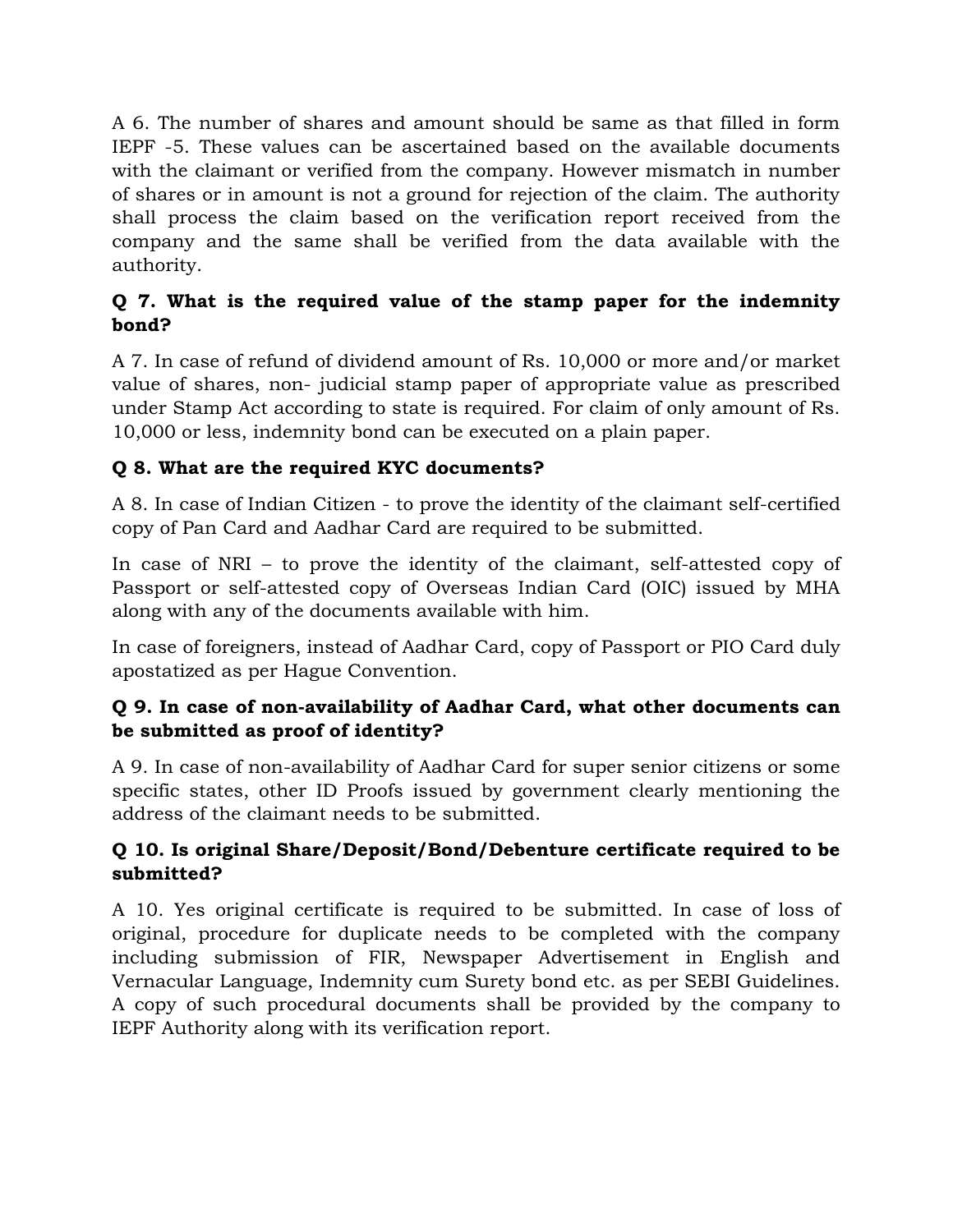#### **Q 11. What happens if the name on original certificates is not matching with the PAN or address on the Proof of Identity is not matching with company' records?**

A 11. In such case as per SEBI Guidelines, an affidavit explaining the above deviation needs to be submitted.

In case of mismatch in name, proof of name as on share certificate or change of name viz. marriage certificate, gazette notification etc. needs to be submitted.

In case of mismatch in address, new address needs to be updated with the company.

#### **Q 12. What information is required to be filled in at point 3 & 4 of the eform IEPF 5, such as details of shares claimed, Folio No., DP/ID client ID/ Account No., category, kind of shares, number of shares; details of amount claimed, dividend amount, application money due for refund, matured deposits etc.**

A 12. The claimant may fill the information as per the records available with him. However it may be endeavoured that for one company, all folios against which refund of share need to be claimed are filled in the same form. Similarly, dividend and other amount may be mentioned for all the years.

The company shall ensure to recommend refund of all the shares and amount for which the claimant is entitled together at once.

# **Q 13. Why are CML and cancelled Original Cheque leaf required?**

A 13. CML and cancelled Original Cheque leaf are required to verify the DEMAT and Bank Account in which transfer is to be made. In case, Cheque leaf doesn't have Name, Bank and Branch Name, IFSC Code etc. printed on it, copy of passbook, duly attested by the Bank can be submitted.

#### **Q 14. What are the documentary requirement in case claimant is a legal heir?**

A 14. **(i) In case of legal heir** - the claimant is required to register transmission with the company by providing requisite documents as per SEBI Guidelines. According to SEBI Guidelines for registering transmission, company may require copy of death certificate, Affidavit from legal heirs, Indemnity Bond, Succession Certificate or probate of will or letter of administration etc. for share with market value greater than 2 lacs, NOC from other legal heirs and relinquishment deed in favour of claimant etc;

**(ii) In case of death of any of the holder in joint holding of securities, but not covered in the family hierarchy –** the claimant is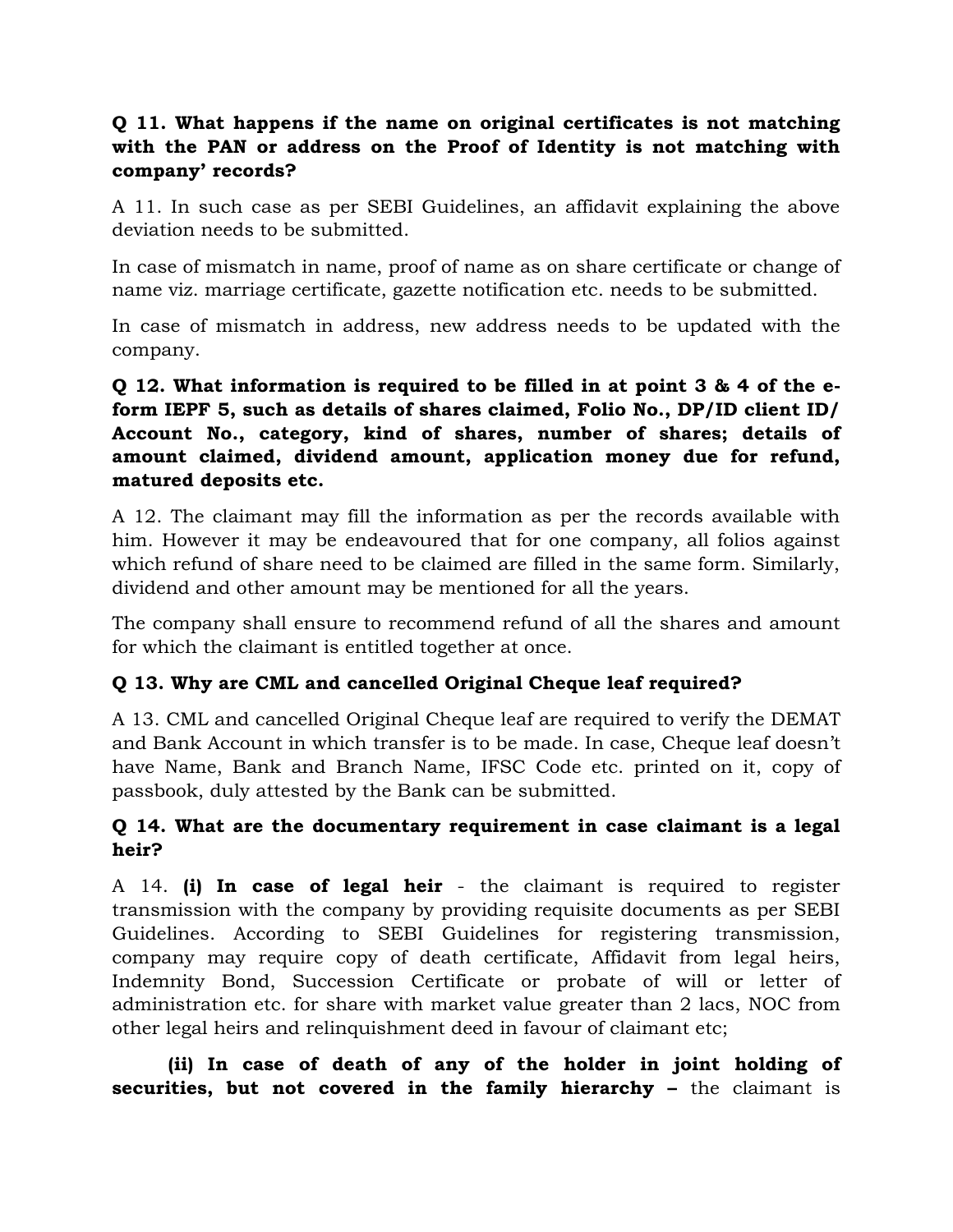required to get the name of the deceased holder of security deleted from the register of the members/other records, if any, in the company immediately after the death of a joint security holder before filing claim application. The claimant is also required to obtain NoC from other holders of securities, if any, and submit the same alongwith claim application. SEBI Guidelines may also be seen before filing claim application.

Company is required to issue entitlement letter under rule 7(9) of IEPF Rules 2016 in favour of claimant and send it along with copy of documents submitted by claimant with its verification report.

# **Q.15 What is resubmission and time period for resubmission?**

A. 15 For rectification of errors in e-form IEPF 5, IEPF Authority provides one more chance to the claimant to correct the details and to re-submit the form again, such act of the Authority is called Resubmission. It may be noted that only one resubmission is allowed. A 15 days' time period is allowed for making resubmission of claim application. In case resubmission is not done in the prescribed time, the form becomes invalid.

# **Q.16 Where are the documents required to be sent by the claimant after the prescribed claim form is filled up.**

A.16. The documents are required to be sent to the Nodal Officer of the company. List of Nodal Officers may be seen at `contact us' at the Authority's web site\ www.iepf.gov.in

### **Q. 17 What are the actions on the part of claimant that helps the Authority to refund the claims in minimum time.**

A. 17 It is advised that at the time of submission of information in IEPF 5 form, claimant should ensure correctness of information such as Aadhaar No., Demat No., Bank Account No., IFSC Code, etc.

\*\*\*\*\*